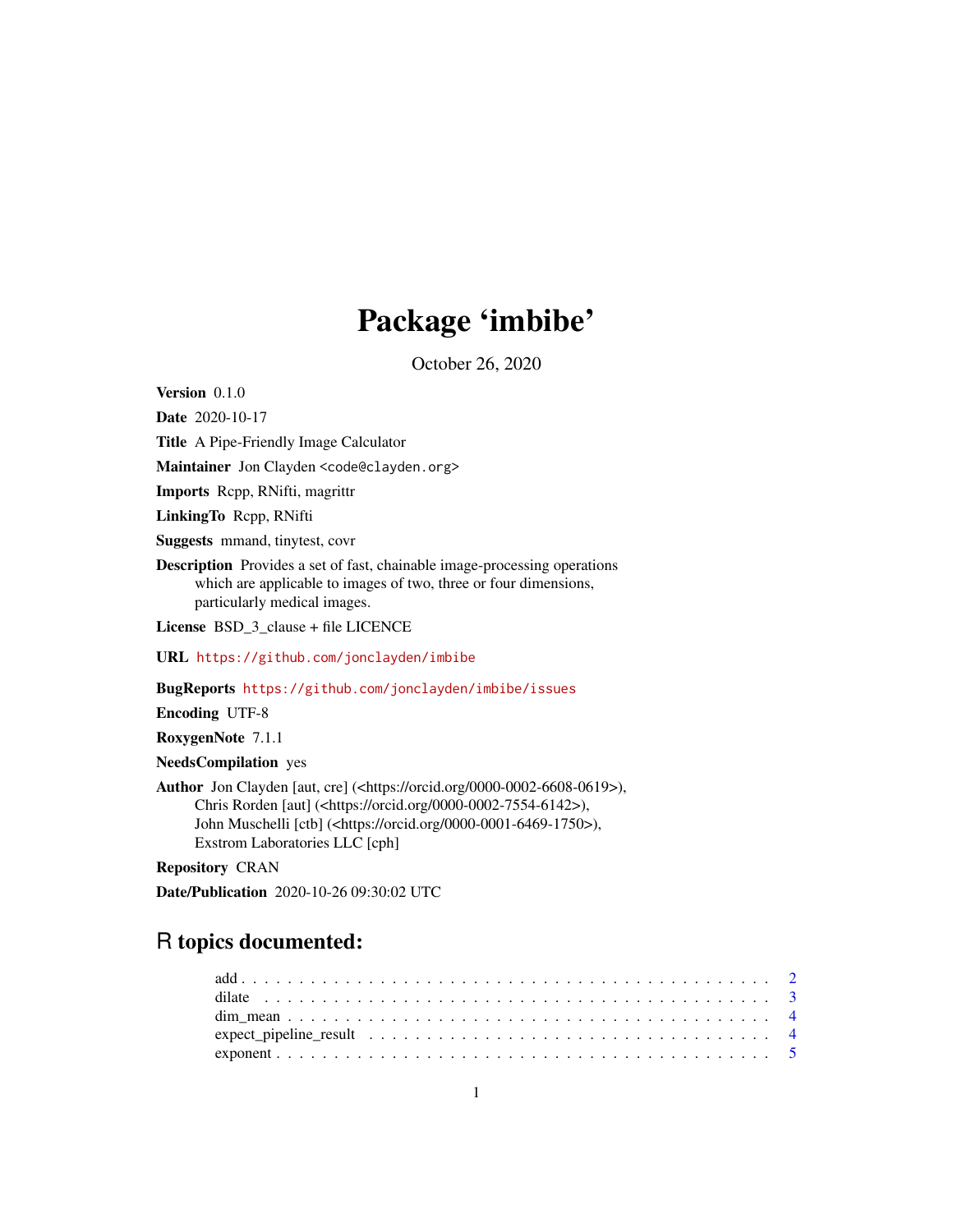<span id="page-1-0"></span>

| Index |                                                                                                        |  |  |  |  |  |  |  |  |  |  |  |  |  |  |  |  |  |  |  |  |  |
|-------|--------------------------------------------------------------------------------------------------------|--|--|--|--|--|--|--|--|--|--|--|--|--|--|--|--|--|--|--|--|--|
|       | threshold $\ldots \ldots \ldots \ldots \ldots \ldots \ldots \ldots \ldots \ldots \ldots \ldots \ldots$ |  |  |  |  |  |  |  |  |  |  |  |  |  |  |  |  |  |  |  |  |  |
|       |                                                                                                        |  |  |  |  |  |  |  |  |  |  |  |  |  |  |  |  |  |  |  |  |  |
|       |                                                                                                        |  |  |  |  |  |  |  |  |  |  |  |  |  |  |  |  |  |  |  |  |  |
|       |                                                                                                        |  |  |  |  |  |  |  |  |  |  |  |  |  |  |  |  |  |  |  |  |  |
|       |                                                                                                        |  |  |  |  |  |  |  |  |  |  |  |  |  |  |  |  |  |  |  |  |  |

# add *Basic binary operations*

# Description

Basic binary operations

# Usage

```
add(image, arg)
subtract(image, arg)
multiply(image, arg)
divide(image, arg)
remainder(image, arg)
mask(image, arg)
maximum(image, arg)
minimum(image, arg)
```
# Arguments

| ımage | An image object or pipeline. |
|-------|------------------------------|
| arg   | Numeric or image argument.   |

# Value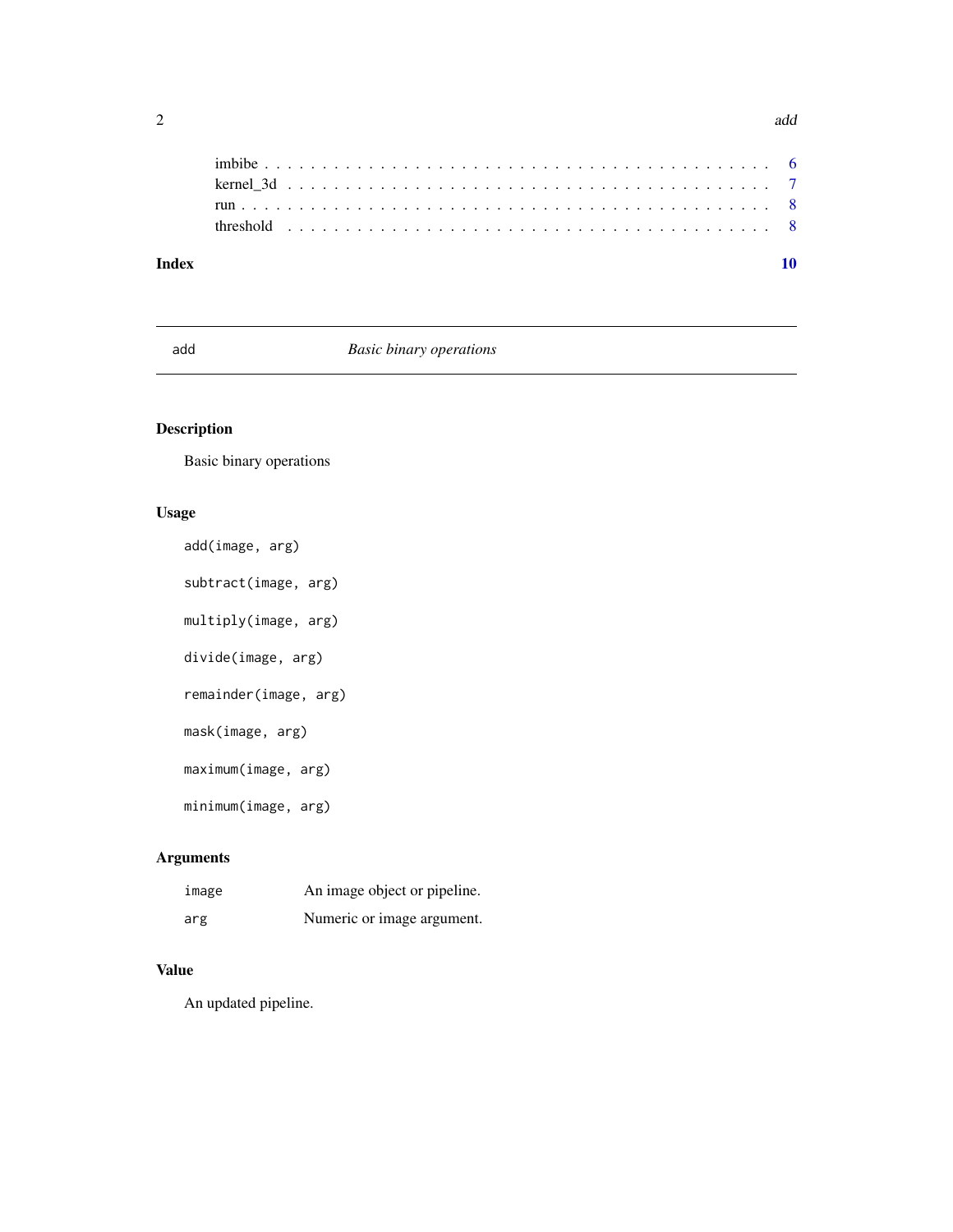<span id="page-2-0"></span>

Mathematical morphology and filtering operations

#### Usage

```
dilate(image, kernel = NULL, ..., max = FALSE, nonzero = TRUE)
dilateall(image, kernel = NULL, ...)
erode(image, kernel = NULL, ..., min = FALSE)
filter_median(image, kernel = NULL, ...)
filter_mean(image, kernel = NULL, ..., norm = TRUE)
smooth_gauss(image, sigma)
subsample(image, offset = FALSE)
```
# Arguments

| image     | An image object or pipeline.                                                                                                                                               |
|-----------|----------------------------------------------------------------------------------------------------------------------------------------------------------------------------|
| kernel    | A suitable kernel function (see kernels). If NULL, the most recently set kernel<br>in the pipeline is used, if any, otherwise the default kernel (kernel_3d).              |
| $\ddotsc$ | Additional arguments to the kernel function, if any.                                                                                                                       |
| max       | Logical value: if TRUE, maximum filtering is used for dilation; otherwise mean<br>filtering is used. Mean filtering is always used by dilateall.                           |
| nonzero   | Logical value: if TRUE, the default, dilation is only applied to nonzero pix-<br>els/voxels. Otherwise it is applied everywhere (and maximum filtering is always<br>used). |
| min       | Logical value: if TRUE, minimum filtering is used for erosion; otherwise nonzero<br>voxels overlapping with the kernel are simply zeroed.                                  |
| norm      | Logical value indicating whether the mean filter will be normalised or not.                                                                                                |
| sigma     | Numeric value giving the standard deviation of the Gaussian smoothing kernel.                                                                                              |
| offset    | Logical value indicating whether subsampled pixels should be offset from the<br>original locations or not.                                                                 |

#### Value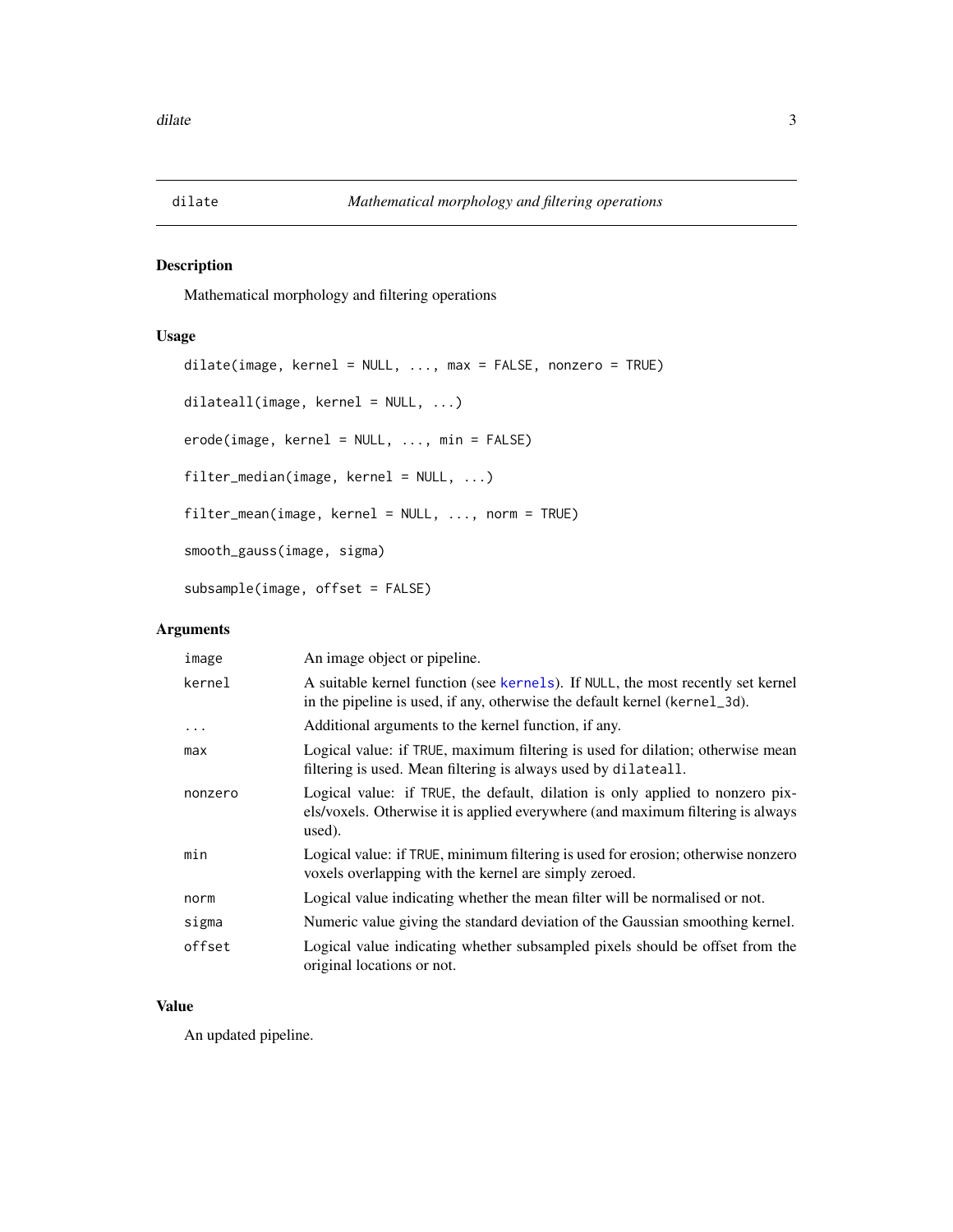<span id="page-3-0"></span>

Dimensionality reduction operations

# Usage

```
dim_mean(image, dim = 4L)
dim_sd(image, dim = 4L)
dim_max(image, dim = 4L)
dim_whichmax(image, dim = 4L)
dim_min(image, dim = 4L)
dim_median(image, dim = 4L)
dim_quantile(image, dim = 4L, prob)
dim_AR1(image, dim = 4L)
```
#### Arguments

| image | An image object or pipeline.                                                         |
|-------|--------------------------------------------------------------------------------------|
| dim   | Integer value between 1 and 4, giving the dimension to apply the reduction<br>along. |
| prob  | For drt_quantile, the quantile probability to extract (analogously to quantile).     |

#### Value

An updated pipeline.

expect\_pipeline\_result

*Expectation for testing pipeline output*

### Description

This function provides an expectation for use with the "tinytest" package, which runs the pipeline specified in its first argument and compares the result to its second.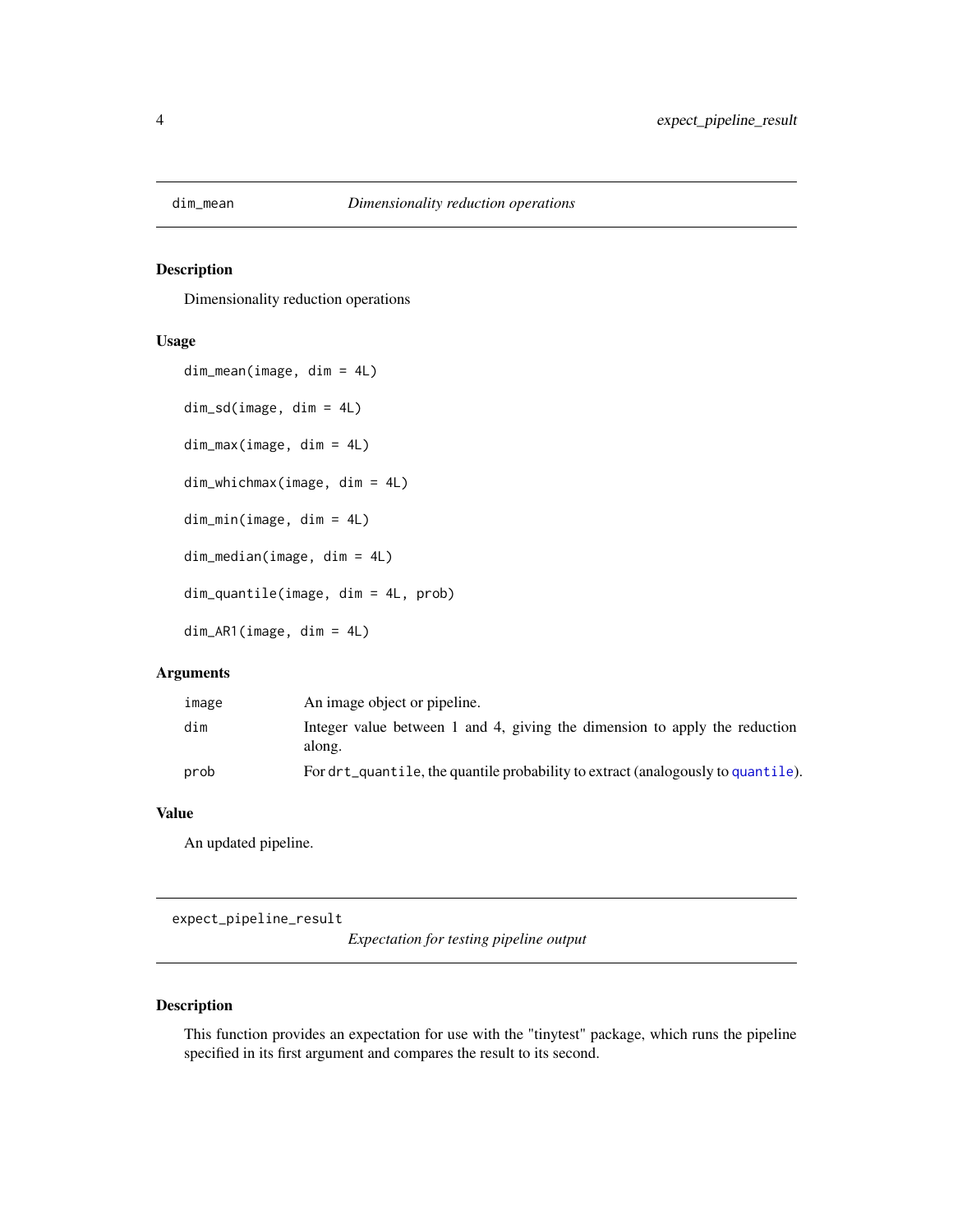#### <span id="page-4-0"></span>exponent 5

# Usage

expect\_pipeline\_result(current, target, precision = "double", ...)

# Arguments

| current   | The pipeline to run, which should have class "imbibe".                                                                  |
|-----------|-------------------------------------------------------------------------------------------------------------------------|
| target    | The target value to compare against, a numeric array of some kind, which will<br>be converted to a "niftiImage" object. |
| precision | A string specifying the working precision. Passed to run.                                                               |
| $\cdots$  | Further arguments to expect_equal.                                                                                      |

#### Value

A "tinytest" object.

| <b>Basic unary operations</b><br>exponent |
|-------------------------------------------|
|-------------------------------------------|

# Description

Basic unary operations

# Usage

exponent(image)

logarithm(image)

sine(image)

cosine(image)

tangent(image)

arcsine(image)

arccosine(image)

arctangent(image)

square(image)

squareroot(image)

reciprocal(image)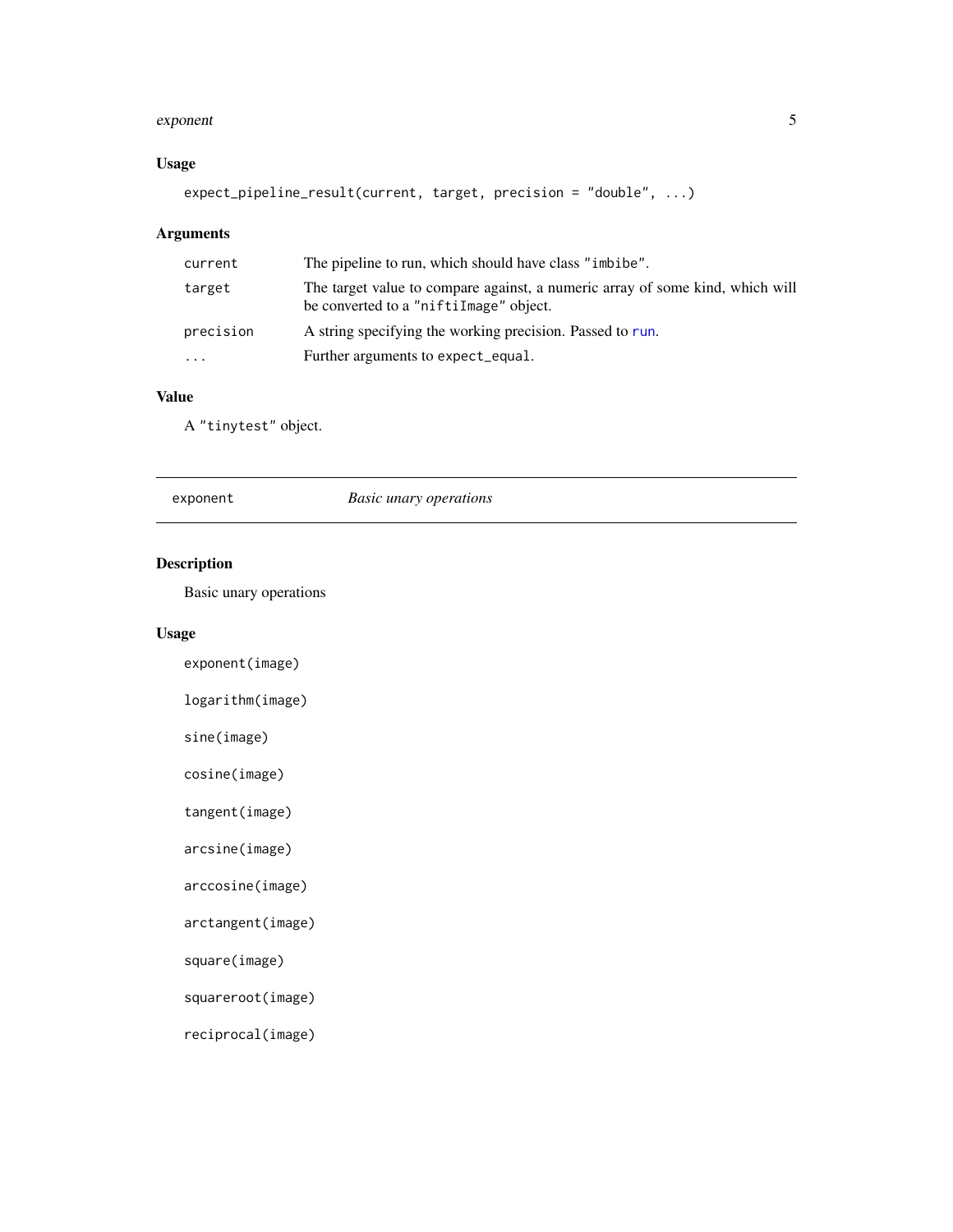```
absolute(image)
binarise(image, invert = FALSE)
```
binarize(image, invert = FALSE)

# Arguments

| image  | An image object or pipeline.                                                                                                                                                                                                                                          |
|--------|-----------------------------------------------------------------------------------------------------------------------------------------------------------------------------------------------------------------------------------------------------------------------|
| invert | Logical value: if TRUE, binarising will also perform logical inversion so that<br>only zeroes in the original image will be nonzero; if FALSE, the default, the<br>usual sense is used, in which zeroes remain as they are, and everything else is<br>converted to 1. |

# Value

An updated pipeline.

imbibe *Create an operation pipeline*

# Description

Create an operation pipeline

#### Usage

imbibe(image)

```
## S3 method for class 'imbibe'
asNifti(x, ...)
## S3 method for class 'imbibe'
```
as.array $(x, \ldots)$ 

## S3 method for class 'imbibe'  $print(x, \ldots)$ 

# Arguments

| image                   | An image object or existing pipeline. |
|-------------------------|---------------------------------------|
| $\times$                | An "imbibe" object.                   |
| $\cdot$ $\cdot$ $\cdot$ | Additional arguments to methods.      |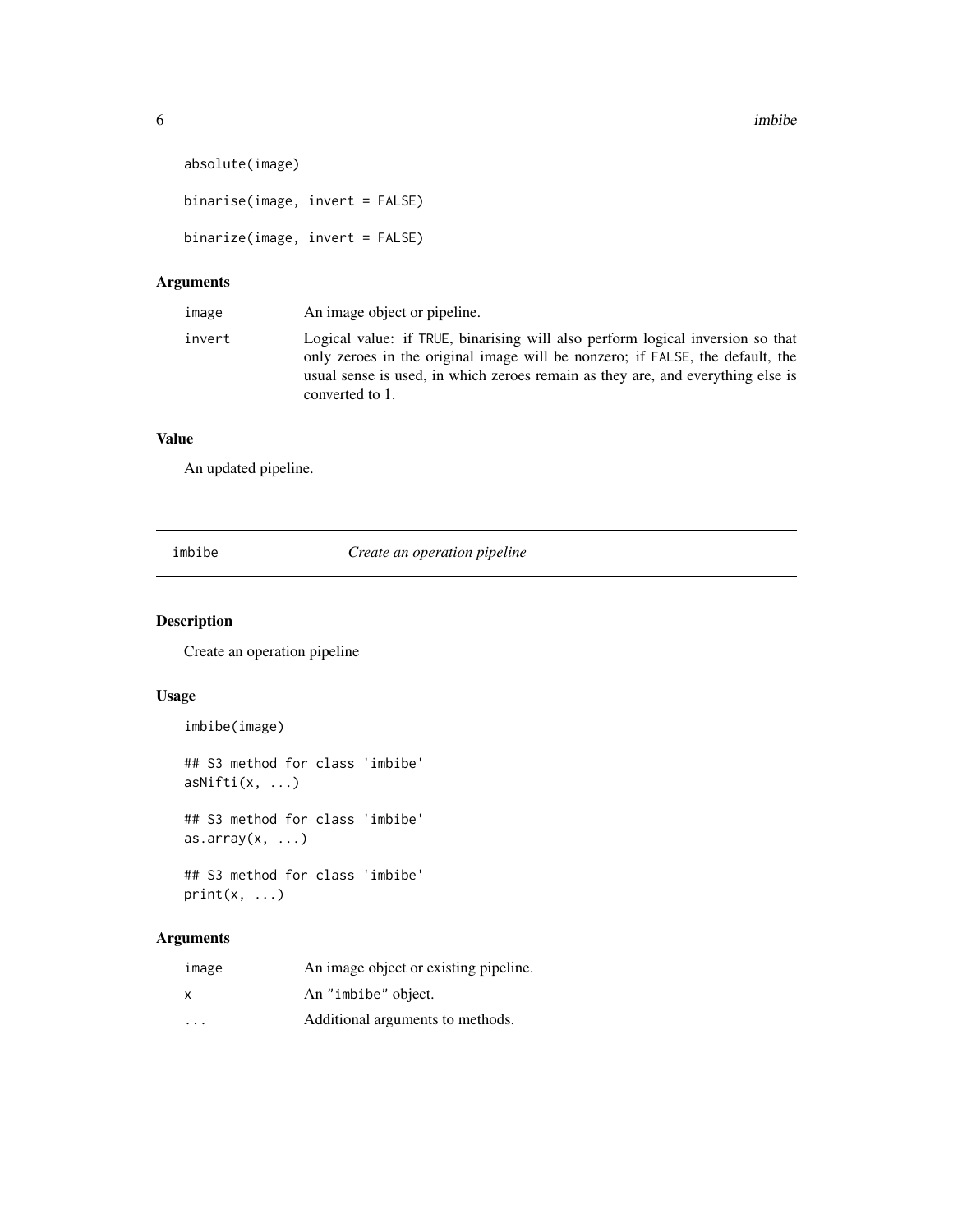<span id="page-6-1"></span><span id="page-6-0"></span>

Mathematical morphology kernels

# Usage

kernel\_3d(image) kernel\_2d(image) kernel\_box(image, width, voxels = FALSE) kernel\_gauss(image, sigma) kernel\_sphere(image, radius) kernel\_file(image, file)

# Arguments

| image  | An image object or pipeline.                                                                                                                                                                                      |
|--------|-------------------------------------------------------------------------------------------------------------------------------------------------------------------------------------------------------------------|
| width  | The width of the kernel in appropriate units. If voxels is FALSE a value can be<br>specified for each of the three dimensions; otherwise only a single value should<br>be given and the kernel will be isotropic. |
| voxels | Logical value: if TRUE, the width is given in pixels/voxels and must be an odd<br>integer; otherwise, the units are millimetres and can take any value.                                                           |
| sigma  | Numeric value giving the standard deviation of a Gaussian kernel, in millime-<br>tres.                                                                                                                            |
| radius | Numeric value giving the radius of a sphere kernel, in millimetres.                                                                                                                                               |
| file   | Name of a NIfTI file containing the kernel.                                                                                                                                                                       |

# Value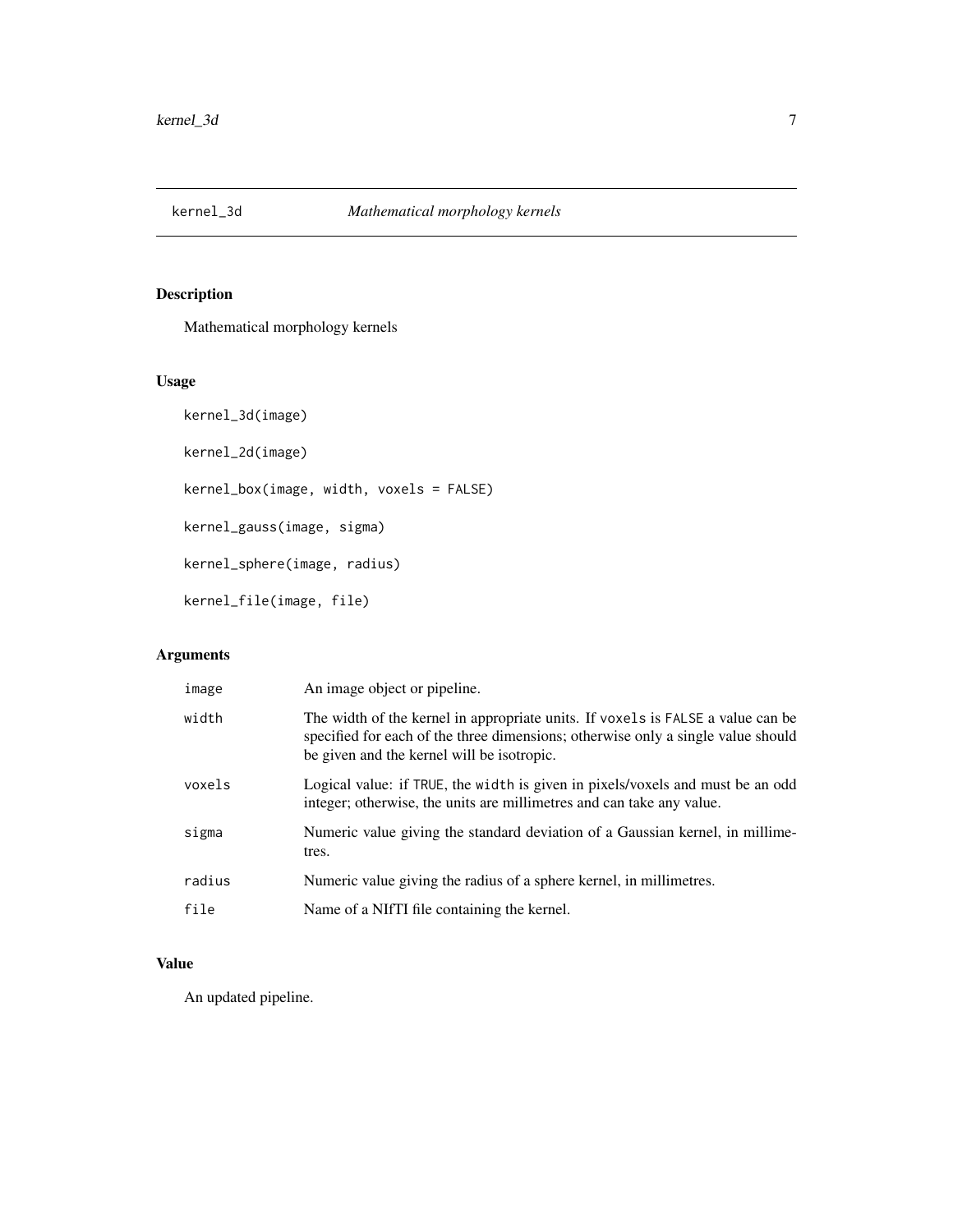Run a pipeline and return an image result

#### Usage

```
run(pipe, precision = getOption("imbibe.precision", "double"))
```
# Arguments

| pipe      | An operation pipeline.                                                                                                |  |
|-----------|-----------------------------------------------------------------------------------------------------------------------|--|
| precision | The internal precision used for calculations. May be "double", "float" or<br>"single"; the latter two are equivalent. |  |

# Value

An image

# Examples

```
im <- RNifti::readNifti(system.file("extdata", "example.nii.gz", package="RNifti"))
pipe <- im %>% threshold_below(500) %>% binarise()
run(pipe)
```
threshold *Image thresholding*

# Description

Image thresholding

#### Usage

```
threshold(
 image,
 value,
 reference = c("none", "image", "nonzero"),
 above = FALSE
)
threshold_below(image, value, reference = c("none", "image", "nonzero"))
threshold_above(image, value, reference = c("none", "image", "nonzero"))
```
<span id="page-7-1"></span><span id="page-7-0"></span>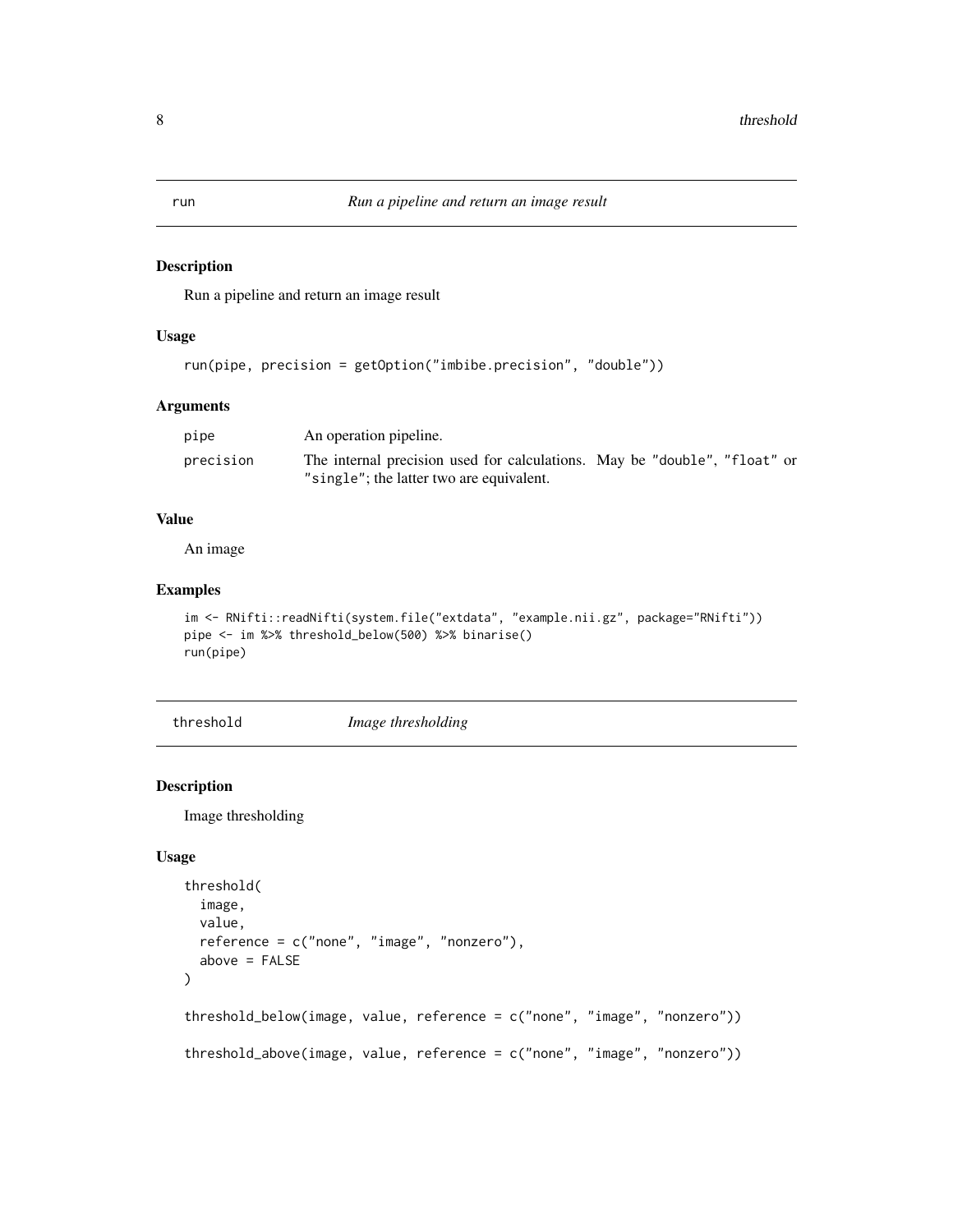#### threshold 9

# Arguments

| image     | An image object or pipeline.                                                                                                                                                                                                                                                                                                                                   |
|-----------|----------------------------------------------------------------------------------------------------------------------------------------------------------------------------------------------------------------------------------------------------------------------------------------------------------------------------------------------------------------|
| value     | Numeric threshold value.                                                                                                                                                                                                                                                                                                                                       |
| reference | String indicating what the value should be referenced against, if anything. If<br>"none", the default, the value is taken literally. If "image", it is interpreted as a<br>proportion of the "robust range" of the current image's intensities. If "nonzero"<br>it is interpreted as a proportion of the "robust range" of the nonzero pixel inten-<br>sities. |
| above     | Logical value: if TRUE the operation zeroes values above the threshold; other-<br>wise it zeroes values below it. The threshold_below and threshold_above<br>function variants set argument implicitly.                                                                                                                                                        |

# Value